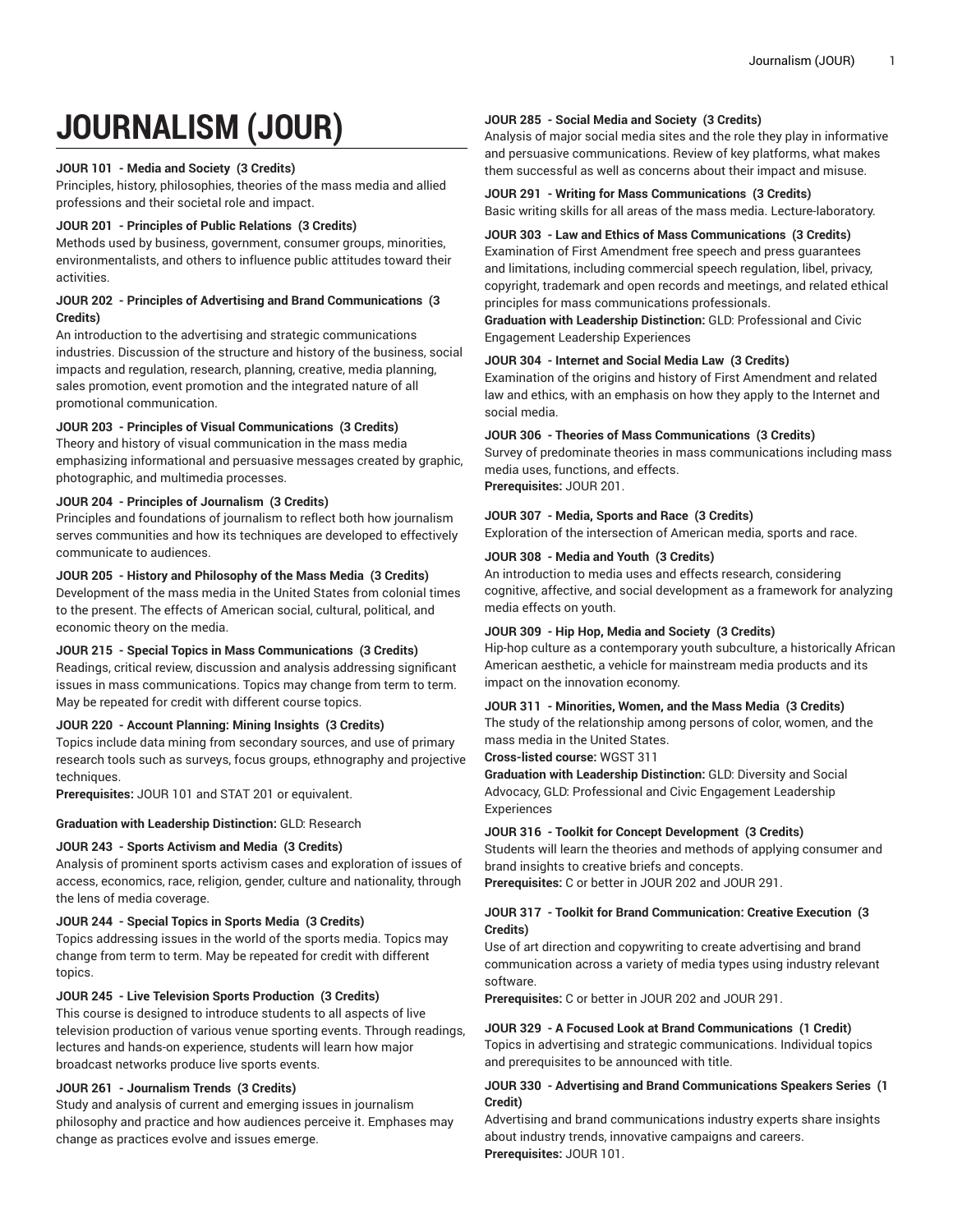# **JOUR 331 - Social Media Marketing Strategy (3 Credits)**

Instruction on how to align social media with business objectives and overall communication strategies; and exploration of how organizations have incorporated social media into various departmental functions. **Prerequisites:** C or better in all of the following JOUR 291; JOUR 201 or JOUR 202.

#### **JOUR 332 - Mass Communications Research (3 Credits)**

Fundamentals of mass communications research methods and applications. Survey, observational and experimental research; primary research data-gathering techniques; secondary research sources; data analysis; message, market, competitive and audience research measures. **Prerequisites:** JOUR 201 and a course in basic statistics.

## **JOUR 333 - Public Relations for Nonprofit Organizations (3 Credits)**

Theory and practice of developing public relations strategies and messaging for nonprofit organizations with a focus on audience research, donor relations, membership recruitment and fund raising. **Prerequisites:** JOUR 291.

# **Graduation with Leadership Distinction:** GLD: Community Service

## **JOUR 340 - Special Topics in Public Relations (3 Credits)**

Special topics course addressing current issues, problems, and/or trends in public relations. Topics may change from term to term. May be repeated for credit with different course topics.

# **JOUR 343 - Social Media for Sports Media (3 Credits)**

Effective social media use in the world of the sports media. Topics relating to advertising, journalism, public relations, visual communications, and mass communications will be discussed. Provides contextual background on various social media and uses exercises to develop best practices.

#### **JOUR 345 - Gender, Sexuality, and Sports Media (3 Credits)**

How the sports media culture helps create and maintain, as well as challenge, inequalities based on gender and sexual identity. Students will learn how gender and sexuality are constructed through sports media and how they intersect with race, class, able-bodiedness and nationality.

#### **JOUR 346 - Graphics for Visual Communications (3 Credits)**

The personal computer and software related to the design and production of graphic and photographic images for print and onscreen media. **Prerequisites:** JOUR 203.

#### **JOUR 347 - Photography for Visual Communications (3 Credits)**

Introductory photography that includes digital SLR camera use, multiple lenses, lighting, editing and distribution for web and display. Emphasis is on storytelling images for publication in editorial and persuasive media. **Prerequisites:** C or better in JOUR 203.

## **JOUR 348 - Creative Thinking and Problem Solving (3 Credits)**

This course introduces the fundamental principles of creative behavior. Theoretical and practical methods of problem-solving as well as discovery, evaluation, and implementation of new ideas.

## **JOUR 361 - Introductory Reporting and Writing (2 Credits)**

Basics of news reporting: Story generation, critical thinking, story development, writing, shooting and editing broadcast stories, writing Web stories, using visual components of still pictures, graphics and video. **Prerequisites:** C or better in JOUR 291.

**Corequisite:** JOUR 361L.

# **JOUR 361L - Introductory Reporting and Writing Lab (1 Credit)**

Basics of news reporting: Story generation, critical thinking, story development, writing, shooting and editing broadcast stories, writing Web stories, using visual components of still pictures, graphics and video. **Prerequisites:** JOUR 291.

**Corequisite:** JOUR 361.

#### **JOUR 362 - Editing (3 Credits)**

Skills and techniques required in preparing stories for publication. Laboratory work includes editing various kinds of copy and writing headlines.

**Prerequisites:** JOUR 291.

# **JOUR 371 - Social Media and Mobile Journalism (3 Credits)**

This course provides an introduction on how to use online social platforms and mobile tools following journalistic editorial guidelines. Students will get an overview of the digital-first mindset that informs and enriches their professional preparation.

**Prerequisites:** C or better in JOUR 204 and JOUR 291.

## **JOUR 382 - Business Basics for Communications (3 Credits)**

Students will gain a fundamental understanding of business and how write about it. Students will learn how various aspects of business, finance and the economy relate to individuals, communities, companies, governments and world events and how to communicate that impact.

## **JOUR 384 - Professional Perspectives in Business Communications (1 Credit)**

These classes focus on specific areas of business communications to either deepen students' understanding of the subject or improve their ability with a particular skill (reporting, writing, editing, videography, social media, etc.). These topics may change from term to term. **Prerequisites:** C or better in JOUR 382.

#### **JOUR 385 - Social Media Planning (3 Credits)**

An introduction to social media planning and digital media analytic skills, includes survey and analysis of content and strategies based on social media insights.

## **JOUR 391 - Sports Media and Society (3 Credits)**

History of sports media and an analysis of current relationships between the sports industry, athletes, media, social media and the audience.

#### **JOUR 392 - Podcasting and Audio Production (3 Credits)**

This course is designed to teach you the fundamentals of audio storytelling, from conception and field gathering skills to writing for the ear and basic non-linear audio production. You will learn to distinguish the ways audio stories differ from those in print, and produce different types of media projects.

**Prerequisites:** JOUR 291.

## **JOUR 393 - Digital Signage (3 Credits)**

This class is introduces you to what is rapidly becoming the "fifth screen" digital signage, its place in modern communications, some of the issues surrounding it and how to create and evaluate content for it. Students will evaluate the SJMC digital sign system and may create content for it. **Prerequisites:** JOUR 291.

## **JOUR 394 - Sports Media Ethics (3 Credits)**

Examination of the ethical dilemmas and moral situations that sports media members face from outside and internal sources and the ethical obligation to provide citizens with fair and balanced reporting of issues.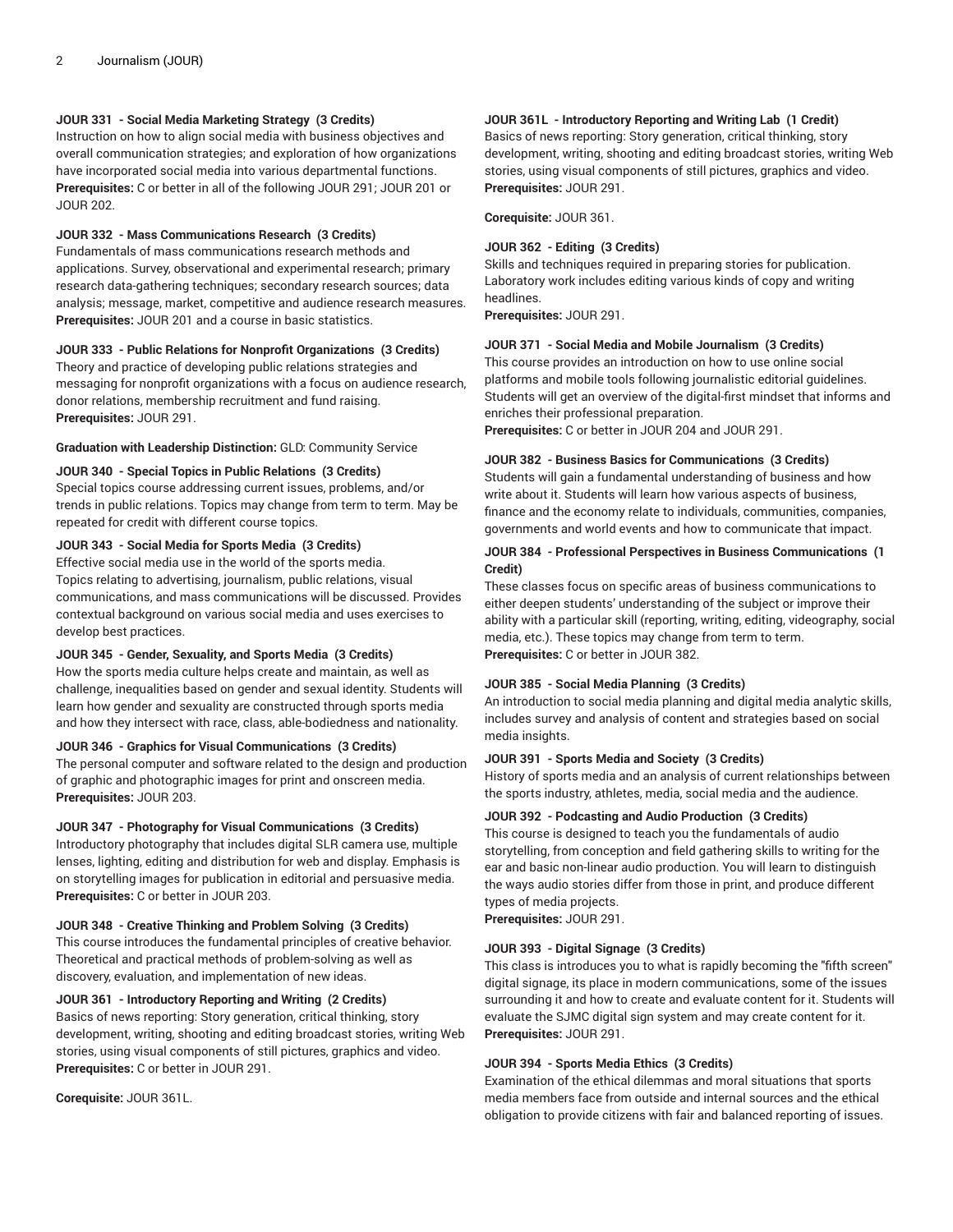## **JOUR 398 - Diversity Topics in Mass Media (3 Credits)**

Topics addressing the intersection of race, gender, sexual orientation, or other forms of diversity or marginality and mass media. Topics may change from term to term. May be repeated for credit with different topics.

## **JOUR 399 - Special Topics (3 Credits)**

Topics in journalism and mass communications. Individual topics and prerequisites to be announced. Some topics may have prerequisites; check with student services or the syllabus for the section you are interested in.

#### **JOUR 400 - Digital Media and Big Data Analysis (3 Credits)**

Understanding digital media concepts including AI, blockchain, net neutrality, big data, privacy, and network analysis.

## **JOUR 416 - Creative: Strategy to Execution (3 Credits)**

Principles and practices of developing creative and effective brand communications and to acquire proficiency in execution of brand communications.

**Prerequisites:** C or better in JOUR 220, JOUR 316 and JOUR 317.

#### **JOUR 419 - Special Topics in Advertising (3 Credits)**

Topics addressing contemporary issues in advertising and brand communications. Topics may change from term to term. May be repeated for credit with different topics.

#### **JOUR 421 - Media Analysis (3 Credits)**

Research and development of a media plan using integrated communications approach and simulation models. **Prerequisites:** JOUR 202.

**Graduation with Leadership Distinction:** GLD: Research

#### **JOUR 428 - Super Bowl Commercials (3 Credits)**

An exploration of how Super Bowl commercials reflect and influence our society. Topics include the way different groups are portrayed, the strategy behind the commercials, and how creative tactics have evolved.

#### **JOUR 436 - Public Relations Writing (3 Credits)**

Special areas of writing for public relations. **Prerequisites:** JOUR 201 and JOUR 291.

**Graduation with Leadership Distinction:** GLD: Professional and Civic Engagement Leadership Experiences

#### **JOUR 437 - Advanced Public Relations Writing (3 Credits)**

An applied writing skills laboratory that will review and create advanced types of public relations writing and study applicable theory, models and research methods.

**Prerequisites:** JOUR 101, JOUR 201, JOUR 291 and JOUR 436.

#### **JOUR 438 - Media Relations (3 Credits)**

Planning and writing skills to effectively execute media relations, including how to research reporters and outlets, build a media relations plan, create messaging platforms, identify and prepare spokespeople, manage crisis communications and employ social media. **Prerequisites:** JOUR 436.

## **JOUR 440 - Leadership and Internal Relations Management (3 Credits)**

Leadership and communication inside an organization as a component of public relations management; strategy, change management, ethics, employees from executive to labor, and organizational theory applied to engage internal stakeholders.

**Prerequisites:** C or better in JOUR 201.

**Graduation with Leadership Distinction:** GLD: Professional and Civic Engagement Leadership Experiences

## **JOUR 443 - Sports Announcing (3 Credits)**

This course is designed to introduce students to various aspects of live sports broadcasting. Students will learn skills and techniques that will prepare them to perform live on-air duties including game play-by-play and color analyst.

**Prerequisites:** C or better in JOUR 291.

#### **JOUR 444 - Multimedia Sports Storytelling (3 Credits)**

Crafting longform sports media stories through course-long projects and in-class exercises that sharpen storytelling skills and techniques.

#### **JOUR 445 - Team Media for Sports Media (3 Credits)**

The emerging field of sports team media. Content will expose students to many topic areas that comprise team media including sports advertising, journalism, public relations, visual communications, and content creation.

## **JOUR 446 - Informational Graphics (3 Credits)**

Visual presentation of quantitative and spatial information. Examines the planning, design, and preparation of statistical graphs, charts, timelines, diagrams, and maps.

**Prerequisites:** JOUR 203, JOUR 346 and STAT 110.

#### **JOUR 447 - Video for Visual Communications (3 Credits)**

Theory, skills, and techniques to create high-quality videos and multimedia for use in a variety of media applications, including editorial assignments, informational messages and persuasive communications. Emphasis on one-person producer with minimal equipment telling stories for non-traditional media.

**Prerequisites:** C or better in JOUR 347.

#### **JOUR 448 - Multimedia for Visual Communications (3 Credits)**

Team-based multimedia storytelling with an emphasis on studio and location lighting to produce professional-level photography projects and short videos for use in a variety of applications, including editorial assignments and persuasive communications. **Prerequisites:** C or better in JOUR 347 and JOUR 447.

#### **JOUR 449 - Design of Online Content (3 Credits)**

Introduction to the skills and processes involved in the design and display of online content such as interactive graphics, animation, and video. Considerations for designing and delivering content on a variety of platforms from personal computers to mobile devices. **Prerequisites:** JOUR 346.

## **JOUR 450 - Studio and Location Lighting for Still Photography (3 Credits)**

Still photography lighting techniques for mass media applications. Emphasis on studio and on-location lighting of portraits, fashion, illustrations, food and product photography. **Prerequisites:** JOUR 347.

## **JOUR 451 - Freelancing for Creative Professionals (3 Credits)**

The theory and practice of entrepreneurship as they apply to creative professionals interested in starting their own freelance business.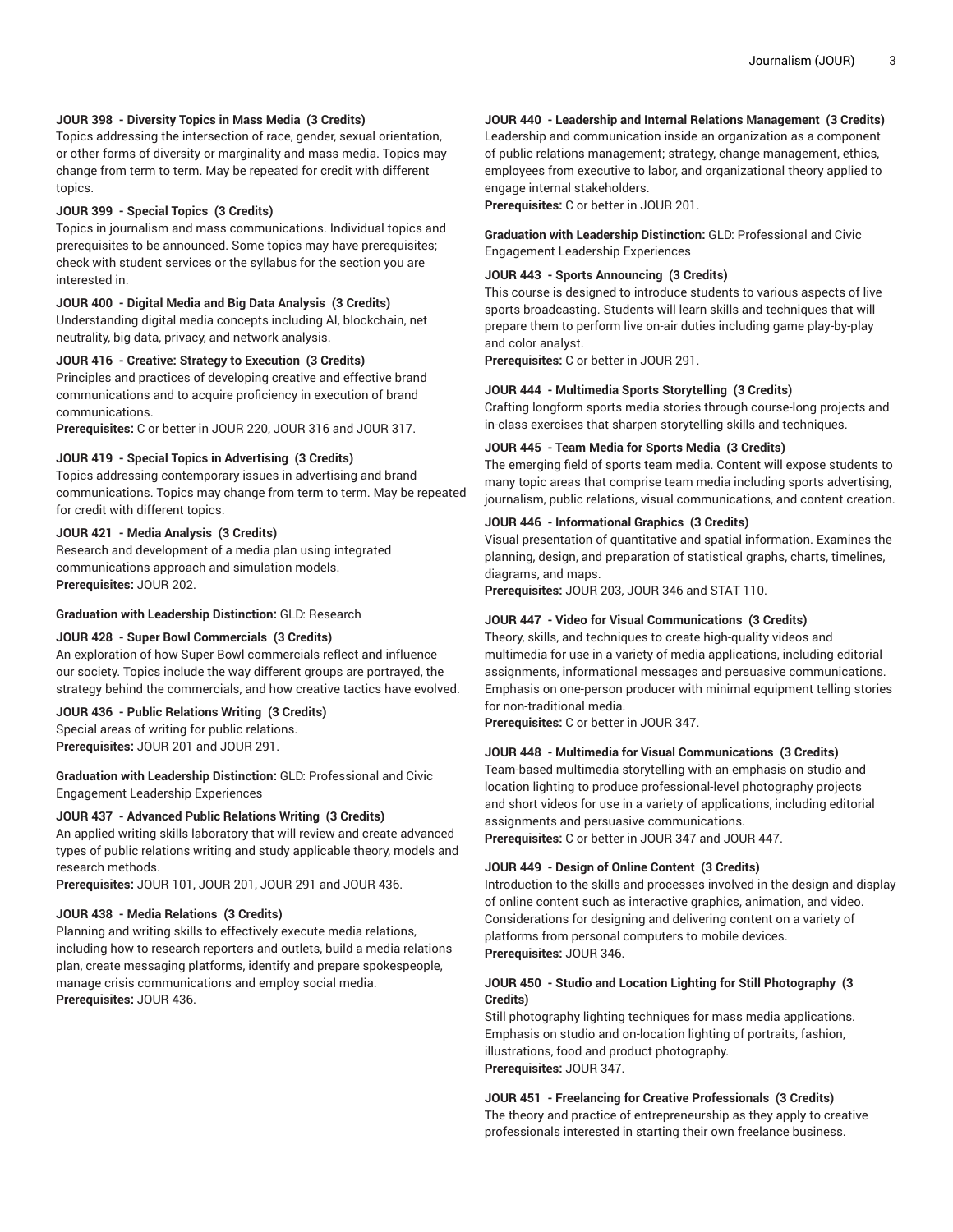# **JOUR 452 - Photojournalism (3 Credits)**

Immersive course in long-form photojournalism storytelling. Students will spend the semester documenting a topic, with emphasis on gathering images with high technical level and compelling content. Class will edit content and create a presentation for the public compelling content. **Prerequisites:** C or better in JOUR 347.

## **JOUR 455 - Special Topics in Visual Communications (3 Credits)**

Introduction to issues surrounding the history, theory, skills and techniques of developing and niche visual communications technologies, topics, skills and concepts. Topics may change from term to term. May be repeated for credit with different topics.

## **JOUR 461 - Sports Journalism (3 Credits)**

This course introduces students to the core principles, values, and best practices that guide the work of professional sports journalists. Students will develop skills that are necessary to function as sports journalists in today's media environment.

**Prerequisites:** C or better in JOUR 291.

## **JOUR 471 - Intermediate Reporting and Production (3 Credits)**

Continuing development of students' ability to identify, gather, write, edit and present news, responsibly and ethically, across a range of formats, alone and in teams.

**Prerequisites:** JOUR 204, JOUR 303, JOUR 361.

## **Graduation with Leadership Distinction:** GLD: Research

## **JOUR 472 - Power Producing (3 Credits)**

Examines the art and skill of television news producing, providing students the opportunity to learn about the production process in a realworld, hands-on environment.

**Prerequisites:** C or better in JOUR 361.

## **JOUR 475 - Special Topics in Nonfiction Storytelling with Emerging Technologies (3 Credits)**

Students produce in-depth journalism projects using a range of storytelling tools and technologies, such as: websites, interactive graphics/maps, HD- and 360-video, drones, AR/VR technology, and podcasting. May be repeated for credit with different topics. **Prerequisites:** C or better in JOUR 361 or JOUR 447.

## **Graduation with Leadership Distinction:** GLD: Research

## **JOUR 480 - Media Management (3 Credits)**

This course provides an introduction to and overview of issues and practices in media management. You will steep yourself in and become conversant about economic, industrial and societal forces that influence modern media content curation, production and distribution.

# **JOUR 482 - Business Reporting and Writing (3 Credits)**

This course is designed to build on your basic knowledge of various aspects of business and give you the tools and skills you need to synthesize sometimes complex information and communicate it clearly and accurately to an audience.

**Prerequisites:** C or better in JOUR 382.

## **JOUR 483 - Reporting and Writing About the Economy (3 Credits)**

This course is designed to build on your basic knowledge of various aspects of the economy and give you the tools and skills you need to synthesize sometimes complex information and communicate it clearly and accurately to an audience.

## **JOUR 491 - Communication and Information Transfer (3 Credits)**

An overview of the communication models, major concepts, trends, and other related issues of information transfer with a focus on information seeking and use in digital age.

**Prerequisites:** JOUR 101 or SLIS 201.

#### **JOUR 499 - Special Topics (3 Credits)**

Topics in journalism and mass communications. Individual topics will vary by title. Prerequisites to be announced in class schedule. **Graduation with Leadership Distinction:** GLD: Research

## **JOUR 501 - Freedom, Responsibility, and Ethics of the Mass Media (3 Credits)**

Historical development of freedom, responsibility, and ethics in the mass media, including communication theories, pressures, ownership. **Graduation with Leadership Distinction:** GLD: Diversity and Social Advocacy, GLD: Professional and Civic Engagement Leadership Experiences

#### **JOUR 504 - International Mass Communications (3 Credits)**

A comparative study of world mass communications media, with particular attention to press systems, the sources and flow of international news, and the problems and implications of world communications.

#### **JOUR 506 - Mass Media Criticism (3 Credits)**

Development of critical thinking skills for analyzing mass media. **Prerequisites:** JOUR 101.

## **JOUR 507 - Health Communication: The Science and Practice (3 Credits)**

Explores the role of journalism in shaping perceptions of scientific issues and task. Emphasis on methods of effectively communicating about science, health, and the environment.

## **JOUR 508 - Faith, Values, and the Mass Media (3 Credits)**

Faith and values influence the media. An examination of the influence, why it happens, and of religious diversity and the increased public presence of religions, including Hinduism and Islam.

**Prerequisites:** JOUR 291 and junior or senior standing or consent of instructor

**Graduation with Leadership Distinction:** GLD: Diversity and Social Advocacy

# **JOUR 509 - Environmental Communication: The Science and Practice (3 Credits)**

The role of journalism in shaping perceptions of environmental and scientific issues and tasks. Emphasis on methods of effectively communicating about science and the environment.

# **JOUR 515 - Mass Communications Capstone Portfolio (3 Credits)**

Development of Mass Communications E-portfolio showcasing and reflecting on coursework and experiential learning, with a focus on leadership, as preparation for matriculation in higher education or careers in mass media.

**Prerequisites:** C or better in JOUR 501, JOUR 506, or JOUR 542.

#### **JOUR 516 - Advanced Creative (3 Credits)**

Development of writing styles for print and broadcast advertising. **Prerequisites:** JOUR 416.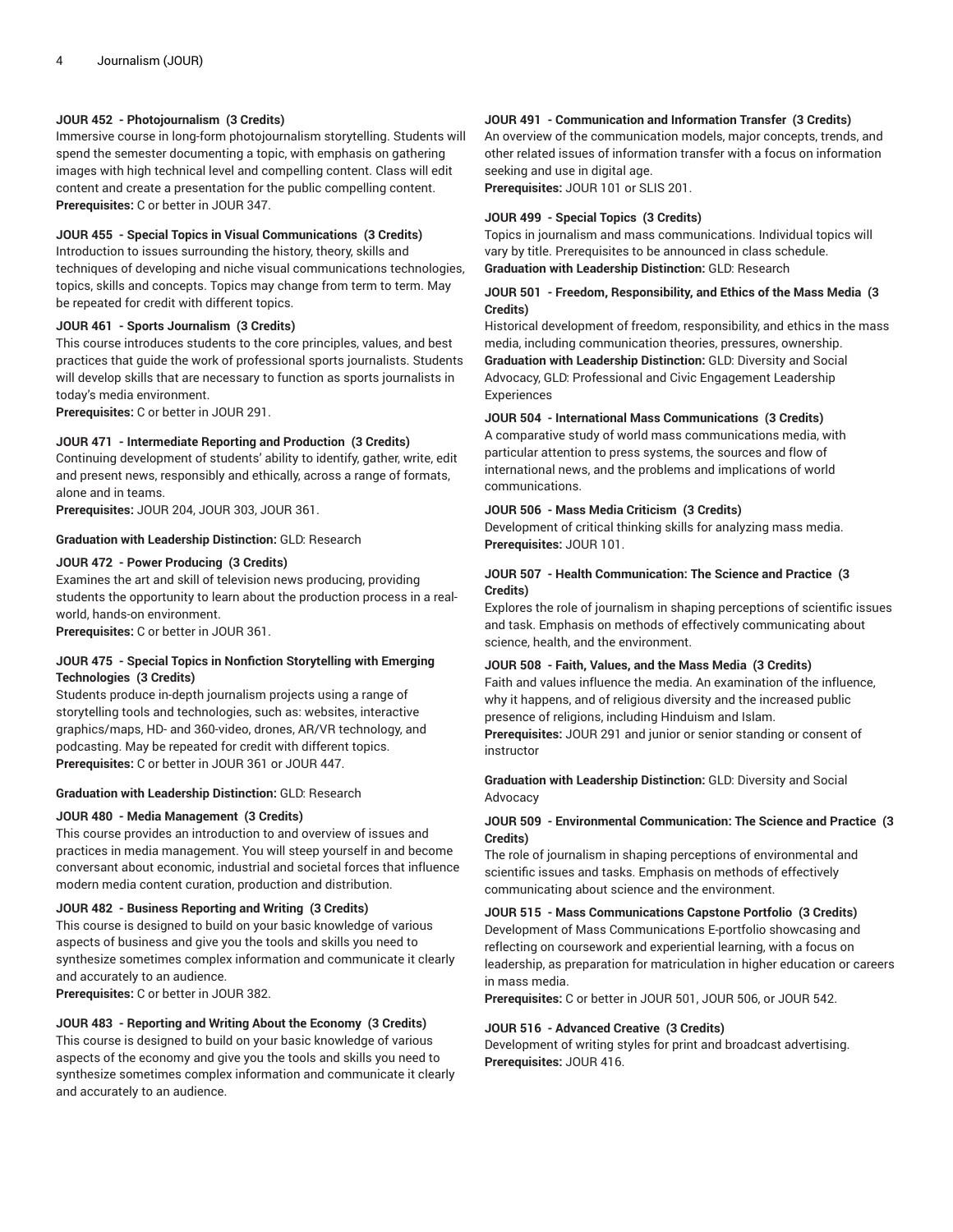## **JOUR 517 - Integrated Campaigns (3 Credits)**

The development of a complete, well coordinated integrated communications plan that incorporates research and analysis techniques, critical thinking, team work, creative and tactical skills. **Prerequisites:** JOUR 416 and JOUR 421.

#### **Graduation with Leadership Distinction:** GLD: Research

## **JOUR 518 - Brand Communications Practicum/Competitions (3 Credits)**

Application of advertising techniques and skills in preparation of full scale campaign.

**Prerequisites:** JOUR 332, JOUR 416, JOUR 421.

## **JOUR 521 - Interactive Communication Strategies (3 Credits)**

The development of a complete, well-coordinated integrated communications plan that incorporates research and analysis techniques, critical thinking, team work, creative and tactical skills.

#### **JOUR 527 - Advertising Management (3 Credits)**

The dynamics of leadership and management in the creative industries. **Prerequisites:** JOUR 202.

# **JOUR 530 - Creative Leadership (3 Credits)**

Theories of leadership as applied to creative industries. Students will engage and interact with community-based organizations to assess needs, plan communications strategies, lead student teams in developing those ideas, and present to clients. Junior standing or permission of instructor.

#### **JOUR 531 - Public Relations Campaigns (3 Credits)**

Development of public relations campaigns for business and social institutions. Case studies of public relations campaigns and programs. **Prerequisites:** JOUR 201, JOUR 332, JOUR 436.

**Graduation with Leadership Distinction:** GLD: Community Service, GLD: Research

#### **JOUR 533 - Public Relations Management (3 Credits)**

Researching, programming, staff, budgeting, and planning publicrelations programs by business, government, or consulting firms. **Prerequisites:** JOUR 201, JOUR 436.

## **JOUR 534 - Publication Writing and Design (3 Credits)**

Publication writing and design as well as internal or constituent communications, specifically focused on an internal audience. Production of InterCom, the College of Mass Communications and Information Studies' alumni magazine. **Prerequisites:** JOUR 291.

#### **JOUR 536 - Crisis Communications (3 Credits)**

Introduction to crisis communications and management from a strategic, theory-based approach using research from historical and current case studies.

**Prerequisites:** C or better in JOUR 436.

**Graduation with Leadership Distinction:** GLD: Professional and Civic Engagement Leadership Experiences

# **JOUR 537 - The Carolina Agency (3 Credits)**

Participation in a functioning communications agency working for actual clients in a student-directed environment. Opportunity to both lead and be a part of a team servicing the communication needs of various clients. **Prerequisites:** JOUR 101; JOUR 201; JOUR 203 or JOUR 202; and JOUR 291.

**Graduation with Leadership Distinction:** GLD: Community Service, GLD: Professional and Civic Engagement Leadership Experiences

# **JOUR 538 - The Bateman Team (3 Credits)**

Self-directed development and implementation of a public relations campaign as part of a national competition: PRSSA's Bateman Competition.

**Prerequisites:** JOUR 332 and JOUR 436.

**JOUR 539 - Ethics in Public Relations and Public Policy (3 Credits)** Review of the analytical process of resolving complex ethical issues and cases in public relations; study of the philosophical approaches to communication ethics.

**Prerequisites:** JOUR 101.

**Graduation with Leadership Distinction:** GLD: Professional and Civic Engagement Leadership Experiences

# **JOUR 542 - Public Opinion and Persuasion (3 Credits)**

Theory and practice of persuasive communication and the role of persuasion in shaping public opinion.

#### **JOUR 550 - Advanced Magazine Article Writing (3 Credits)**

Writing techniques used in the preparation and marketing of major nonfiction articles for national, regional, and local publications. **Prerequisites:** JOUR 566.

## **JOUR 553 - Motion-Based Graphics for Visual Communications (3 Credits)**

Graphic and motion-based principles and techniques for visual communications within multimedia structures. **Prerequisites:** C or better in JOUR 346.

#### **JOUR 560 - Capstone Portfolio Development (3 Credits)**

Advanced techniques of graphic and multimedia design and their application to problem-solving situations in the mass media. Emphasis on portfolio development.

**Prerequisites:** JOUR 446, JOUR 447, JOUR 449.

#### **JOUR 563 - Public/Civic Journalism (3 Credits)**

To gain an understanding of theory and practice of public/civic journalism, seen by its advocates as socially responsible journalism that attempts to build civic participation and empower communities.

#### **JOUR 566 - Magazine Article Writing (3 Credits)**

Researching, organizing, writing, and marketing articles for publication in general and specialized publications. **Prerequisites:** JOUR 361 or JOUR 436.

#### **JOUR 573 - Editorial and Opinion Writing (3 Credits)** Content and style; writing of editorials, analyses, and commentaries.

**Prerequisites:** JOUR 291.

## **JOUR 574 - Data Journalism (3 Credits)**

Acquiring, analyzing and presenting data using spreadsheets and other tools to uncover stories and provide depth and context to journalism. **Prerequisites:** C or better in JOUR 291.